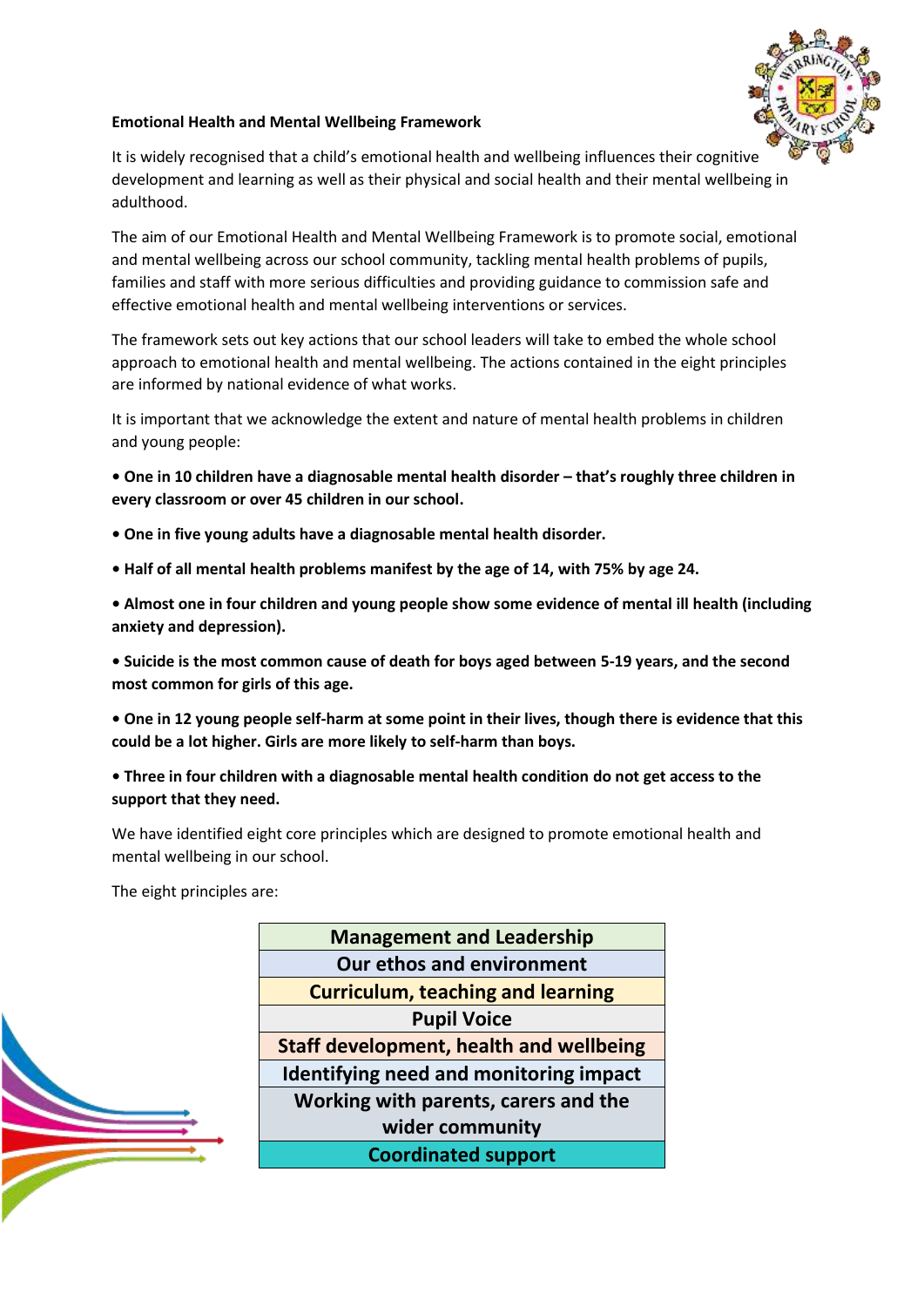When our eight principles are consistently and comprehensively applied, they can positively impact on:

- The cognitive development of children, their learning, motivation, and sense of commitment and connectedness with learning and with our school.
- Staff wellbeing, reduced stress, sickness and absence, improved teaching ability and performance.
- Pupil wellbeing including happiness, a sense of purpose, connectedness and meaning.
- **Development of social and emotional skills and attitudes that promote learning, success,** wellbeing and mental health, in school and throughout life.
- The prevention and reduction of mental ill health such as depression, anxiety and stress.
- **IMPROM** 11 Improving school behaviour, including reductions in low-level disruption, incidents, fights, bullying, exclusions and absence.
- Reducing risky behaviour, such as impulsiveness, uncontrolled anger, violence, bullying and crime, early sexual experience, alcohol and drug use.

#### **Management and Leadership**

Support from the senior leadership team and school governors is essential to ensure that our whole school approach to emotional health and mental wellbeing is accepted and embedded. This means that our school policy, environment and ethos all promote the mental health of the whole school.

Mental health awareness is integrated into the school curriculum as a cross cutting principle and throughout the school years.

To ensure actions are sustained and monitored for impact, a commitment to addressing social and emotional wellbeing is integrated within our school improvement plans, policies (such as safeguarding; online safety; confidentiality; personal, social, health and economic (PSHE) education; Positive Relationships) and practice. Where possible, we strive to involve pupils, staff and parents in developing these policies so that they remain 'live' documents that are reviewed and are responsive to the evolving needs of our school community.

A designated 'Mental Health and Emotional Wellbeing Lead Practitioner' will champion and promote emotional health and wellbeing across our organisation, working with children, staff and parents - Our champion/lead practitioner may not be a senior manager, but will have the support of the senior management team and governors in order to take work forward in a way that is embedded across the school. The named 'Mental Health and Emotional Wellbeing Lead Practitioner' will also link the school to mental health providers and specialist services.

There is a named member of the senior leadership team to support emotional health and mental wellbeing. They have oversight of all the work carried out to support mental health and wellbeing across our school

Mental health problems are reported and monitored through SEMH (SEN). Wellbeing 'difficulties' need not be reported through SEMH unless they are directly linked to a child's special educational needs.

The school promotes positive messages about emotional health and wellbeing as well as tackling myths about mental health. This includes consistently challenging negative images and stereotypes via health and wellbeing policies, anti-bullying, positive relationships policy and PSHE curriculum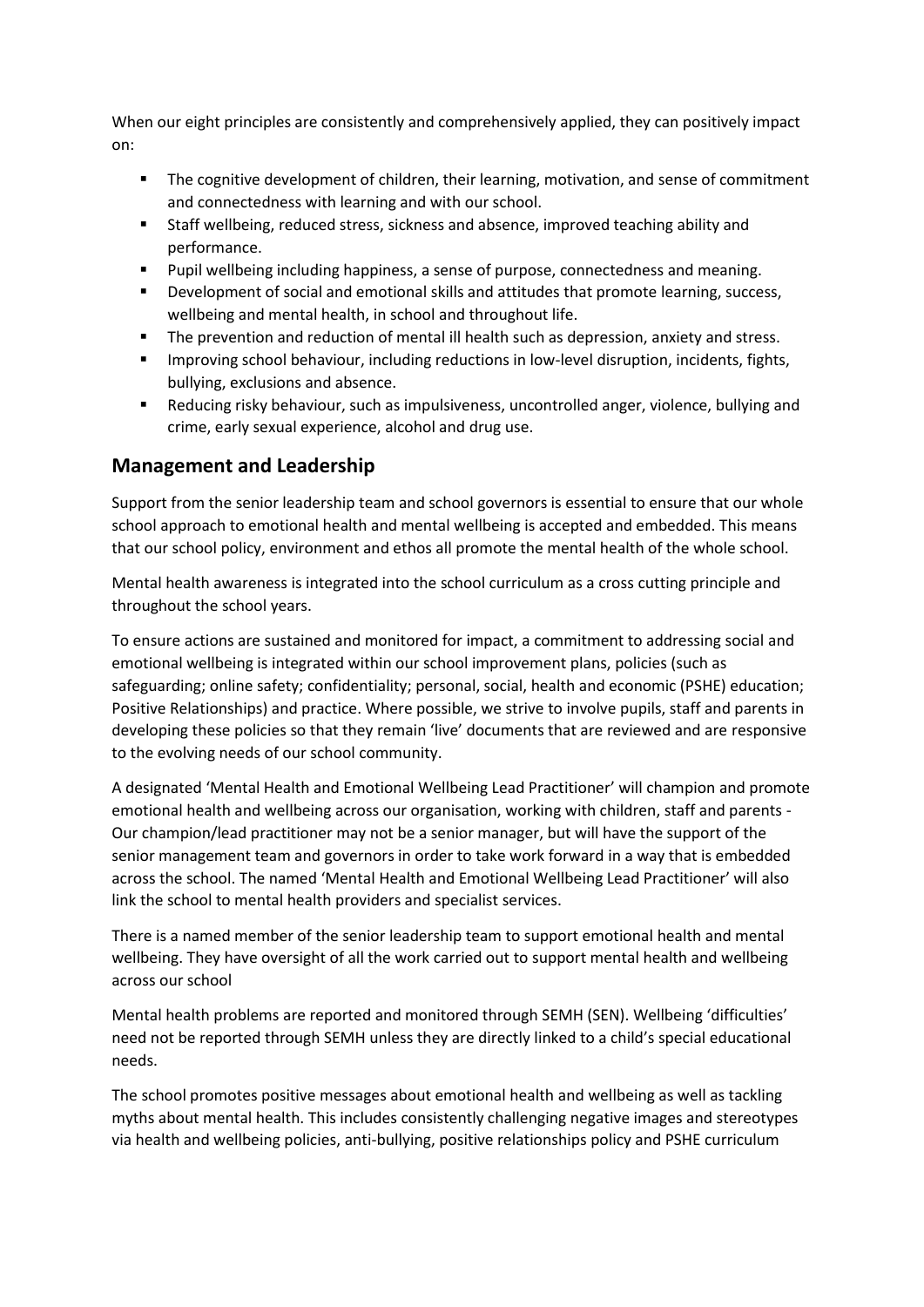

Each of the above areas/teams has a designated lead who has responsibility for their own individual area. The named member of the school's leadership team has oversight of the above and ensures that, where 'overlap' occurs, there is a smooth, seamless link between the services/ provision offered by each area. The named member of the school's leadership team facilitates regular meetings between the designated leads.

# **Our ethos and environment**

The physical and social environment in which staff and pupils spend a high proportion of every week day may have profound effects on their physical, emotional and mental health as well as effecting attainment.

Positive relationships between teachers and pupils, and between pupils, are critical in promoting pupil wellbeing and encouraging them to avoid risky behaviour..

School belonging is stronger in schools where children feel safe. Our 'Werrington Way' has a positive impact on creating a sense of belonging for pupils and staff.

The senior leadership team provides clear leadership to create and manage the physical, social and emotional environment as this impacts on staff and pupils' emotional health and mental wellbeing.

The school improvement plan has reference to emotional health and mental wellbeing including home/ life balance for staff.

We actively seek to develop a climate and ethos of the 'Werrington family', which supports 'connectedness', a feeling of being accepted, respected and bonded to the school environment.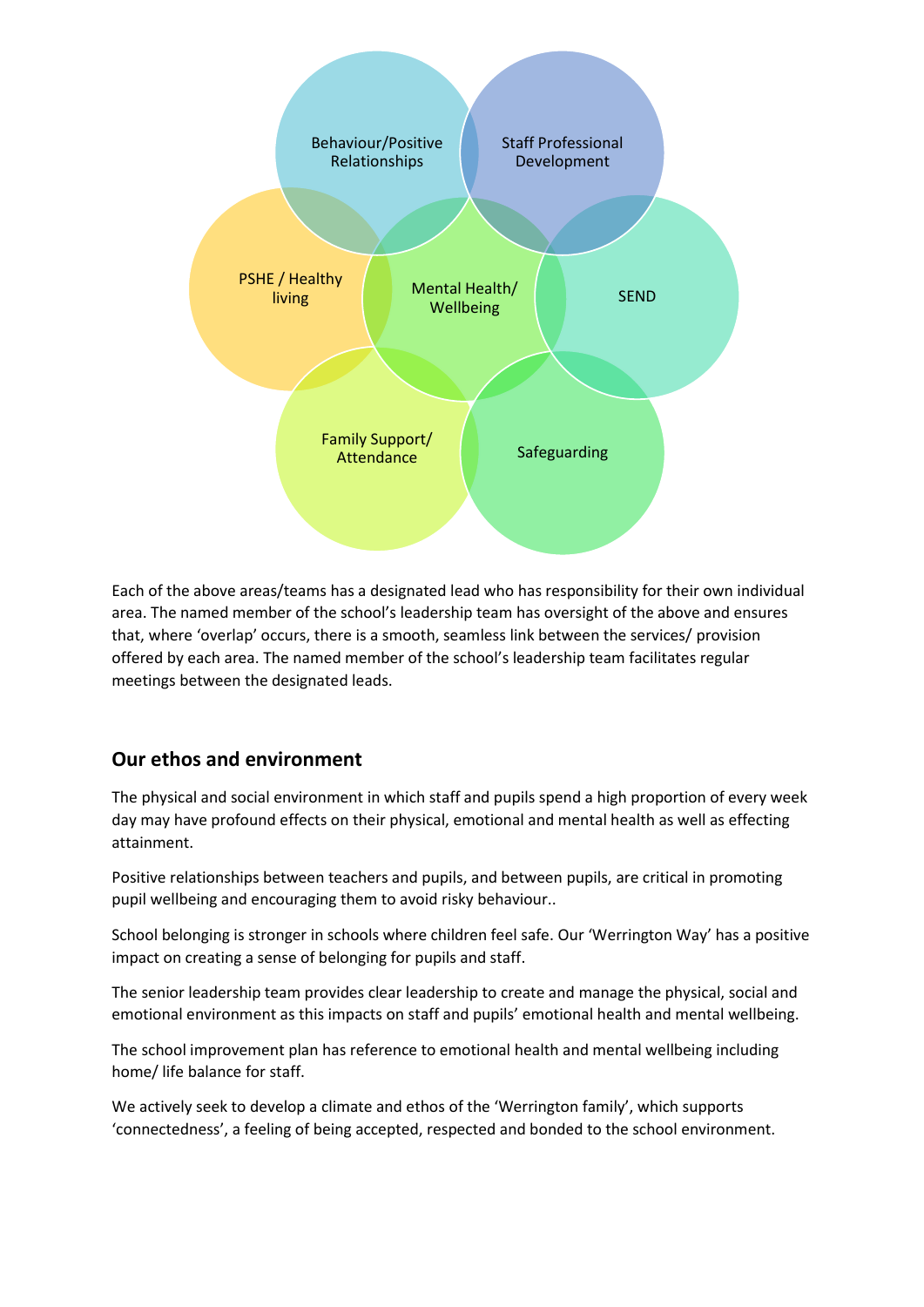Dedicated staff training, signposting information (staff, parents and pupils), PSHE and library resources and targeted mental health campaigns (including tackling stigma and discrimination) are used effectively across the school.

A programme of social and emotional learning (PSHE) is delivered within the school as well as across subjects. Our school has adopted the following 'Werrington Way to Wellbeing' to encourage staff and pupils to take ownership of their own and others wellbeing:

# The Werrington Way to Happiness and Wellbeing.

# Body



What do you do to help others be active?





What do you do to look after our school?

# Creativity



What do you do to challenge your creative side?

Planet



What do you do to care for our planet?

# **Body - What do you do to help others be active? Creativity - What do you do to challenge your creative side? People - What do you do to connect and collaborate with others? Place - What do you do to look after our school? Planet - What do you do to care for our planet? Spirit - What do you do to help others?**

# People



collaborate with others?

Spirit



What do you do to help others?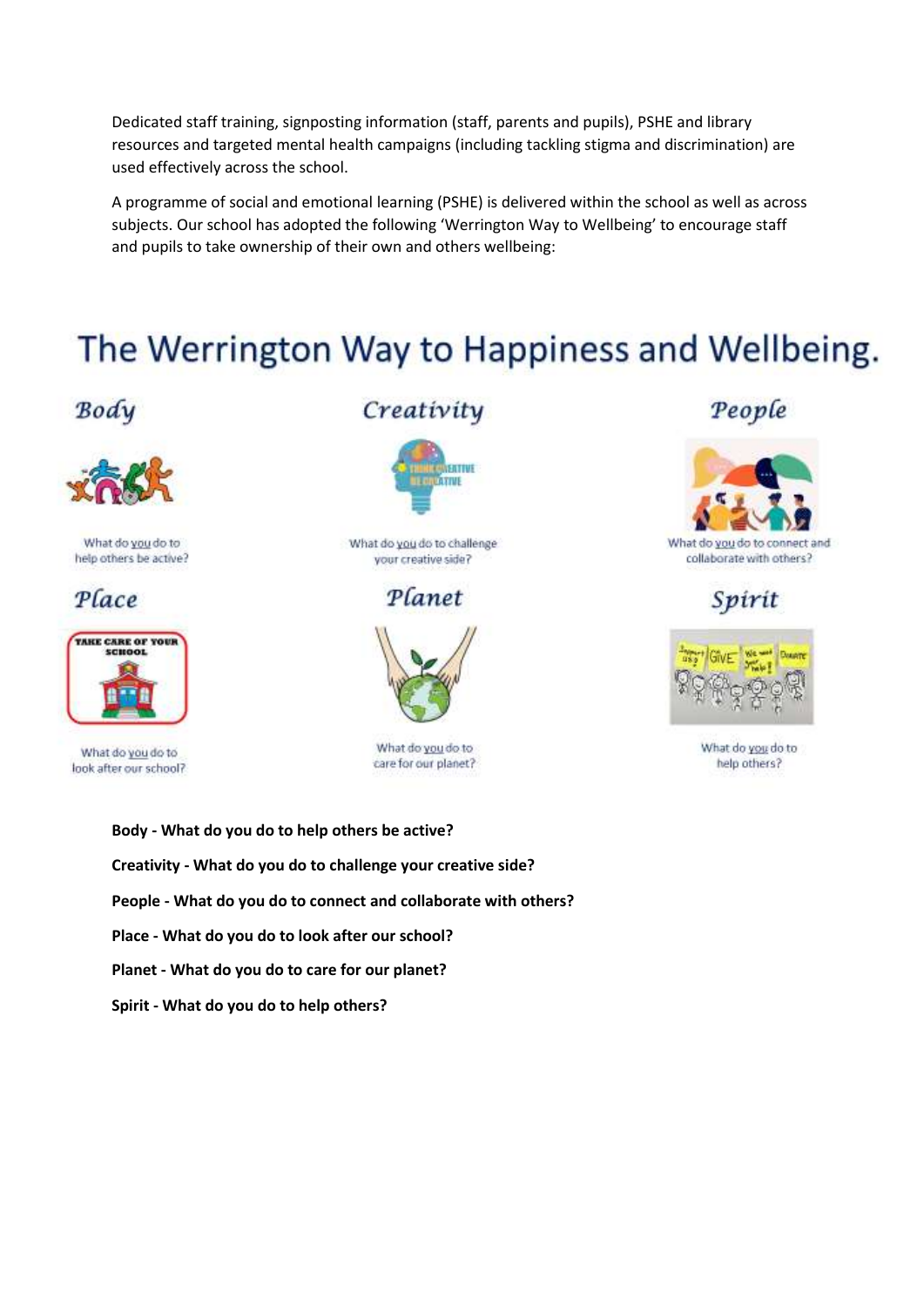# **Curriculum, teaching and learning**

Certain individuals and groups are more at risk of developing mental health problems than others. These risks can relate to the child themselves, to their family, or to their community and life events.

Risk factors are cumulative. Children exposed to multiple risks such as social disadvantage, family adversity, cognitive or attention problems are much more likely to develop mental health or wellbeing problems.

|                             | <b>Risk factors</b>                                                                                                                                                                                                                                                                                                                                                                                                                                            | <b>Protective factors</b>                                                                                                                                                                                                                                                                                                                                                 |
|-----------------------------|----------------------------------------------------------------------------------------------------------------------------------------------------------------------------------------------------------------------------------------------------------------------------------------------------------------------------------------------------------------------------------------------------------------------------------------------------------------|---------------------------------------------------------------------------------------------------------------------------------------------------------------------------------------------------------------------------------------------------------------------------------------------------------------------------------------------------------------------------|
| In the child                | Genetic influences<br>Low IQ and learning disabilities<br>Specific development delay or neuro-diversity<br>Communication difficulties<br>Difficult temperament<br>Physical illness<br>Academic failure<br>Low self-esteem                                                                                                                                                                                                                                      | Being female (in younger children)<br>Secure attachment experience<br>Outgoing temperament as an infant<br>Good communication skills, sociability<br>Being a planner and having a belief<br>in control<br><b>Humour</b><br>Problem solving skills and a<br>positive attitude<br>Experiences of success and<br>achievement<br>Faith or spirituality<br>Capacity to reflect |
| In the family               | Overt parental conflict including domestic violence<br>Family breakdown (including where children are<br>taken into care or adopted)<br>Inconsistent or unclear discipline<br>Hostile and rejecting relationships<br>Failure to adapt to a child's changing needs<br>Physical, sexual, neglect or emotional abuse<br>Parental psychiatric illness<br>Parental criminality, alcoholism or personality disorder<br>Death and loss - including loss of friendship | At least one good parent-child<br>relationship (or one supportive adult)<br>Affection<br>Clear, consistent discipline<br>Support for education<br>Supportive long term relationship or the<br>absence of severe discord                                                                                                                                                   |
| in the school<br>or college | Bullying<br>Discrimination<br>Breakdown in or lack of positive friendships<br>Deviant peer influences<br>Peer pressure<br>Poor pupil to teacher relationships                                                                                                                                                                                                                                                                                                  | Clear policies on behaviour and bullying<br>'Open door' policy for children to raise<br>problems<br>A whole-school approach to promoting<br>good mental health<br>Positive classroom management<br>A sense of belonging<br>Positive peer influences                                                                                                                       |
| <b>In the</b><br>community  | Socio-economic disadvantage<br><b>Homelessness</b><br>Disaster, accidents, war or other overwhelming<br>events<br>Discrimination<br>Other significant life events                                                                                                                                                                                                                                                                                              | Wider supportive network<br>Good housing<br>High standard of living<br>High morale school with positive<br>policies for behaviour, attitudes and<br>anti-bullying<br>Opportunities for valued social roles<br>Range of sport and leisure activities                                                                                                                       |

In order to promote children's emotional health and mental wellbeing it is important that we identify and understand the protective factors that enable children to be resilient when they encounter problems and challenges.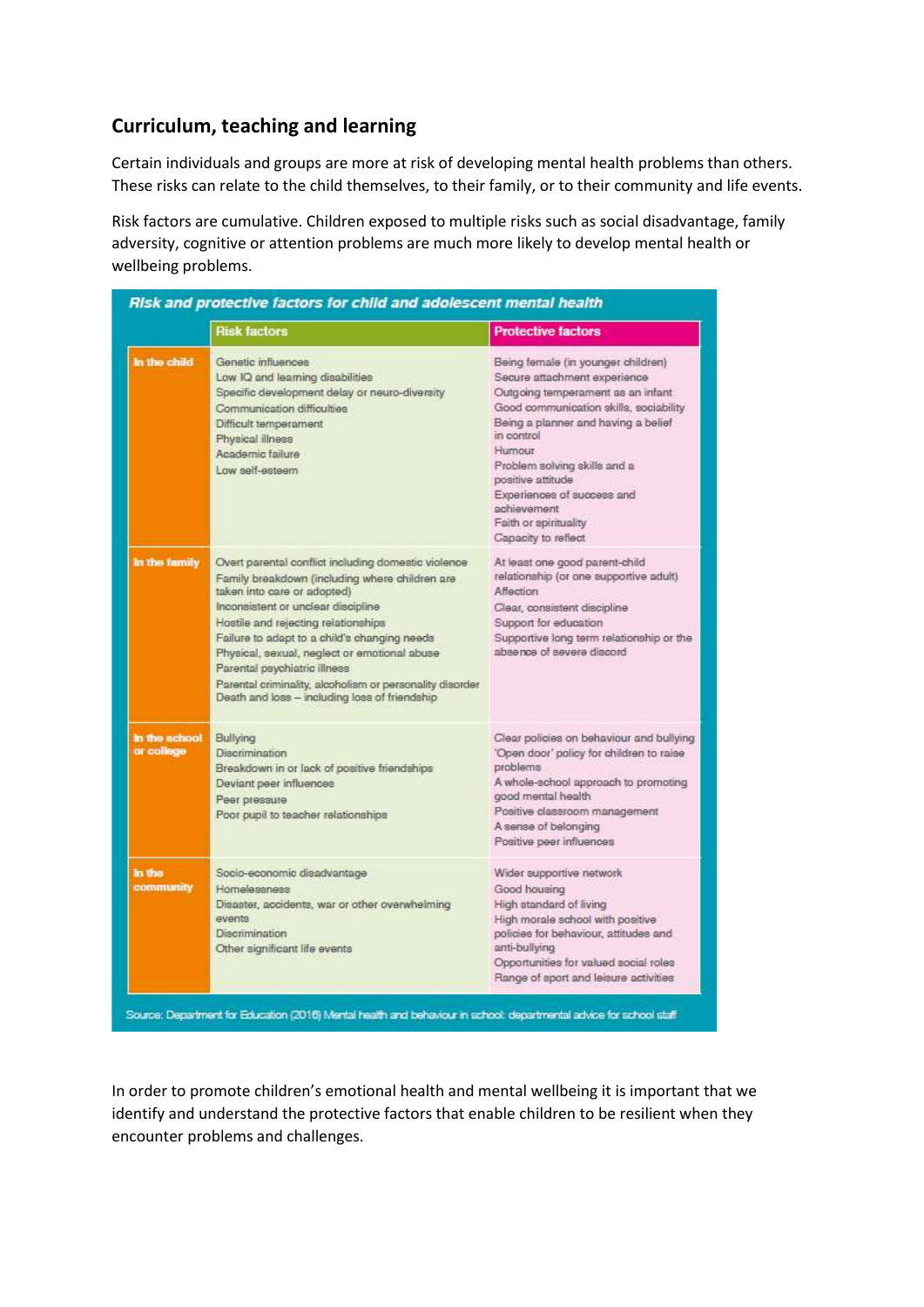School-based programmes of social, emotional learning and mental health awareness are developed and reviewed to ensure that they are effective in helping children and young people acquire the skills they need to make good academic progress as well as benefit their health and wellbeing.

Opportunities exist to develop and promote social and emotional skills through both a dedicated Personal Social Health and Economic Education (PSHE) curriculum and the wider curriculum.

At Werrington we believe that pupils are more likely to engage in lessons that focus on emotional wellbeing if they have practical application and are of relevance to them. We use a range of ways to get insight into pupil need, including 'pupil voice' surveys. Assessment for learning is important and both teachers and pupils check that what has been taught, has been learnt, and that learning is progressing.

Where there are stages during the academic year that provide opportunities for a specific curricular focus, for example learning skills for coping with transition periods or learning skills for coping with the pressures of studying for tests, these are embraced. When necessary, we are aware that there may also be times when it will be appropriate for a focus to be given to a local topical issue.

We are members of the PSHE Association and where appropriate, use their guidance on preparing to teach about mental health and emotional wellbeing.

Their guidance covers key issues including:

- Why it is important to teach about mental health and emotional wellbeing.
- Building teaching about mental health into a planned PSHE programme.
- **Promoting wellbeing and resilience from an early age.**
- **Ensuring teaching is appropriate to the age and maturity of pupils.**
- Key principles in teaching mental health and emotional wellbeing safely and confidently.
- Using visits to the classroom to support lessons.
- Addressing challenging mental health issues such as eating disorders, self-harm and suicide.

#### **Pupil Voice**

Children and young people spend a lot of time at school. After the family, school has the most significant influence on children and young people's development, so making pupils' time at school enjoyable and worthwhile supports their emotional health and mental wellbeing. Part of this process involves us supporting pupils to be active contributors to their own learning.

The sense of belonging, positive relationships and improved self-esteem achieved when children are active contributors in their school community are significant protective factors that support their mental health and wellbeing now and in the future. While listening to pupil voice is important, research shows that the benefits for pupils don't come from just hearing their own voices; it's more about how other people (pupils, teachers, schools) respond to pupils' voices and work with them to make ideas come to life. In other words, the opportunities for pupils to participate in shaping their experiences at school must be real rather than simulated.

Pupil participation can happen in a variety of ways and at different levels of school life. Some of these that we use at Werrington are:

- Having an authentic voice in teaching and learning.
- **Processes such as circle time, focus groups, questionnaires and consultations.**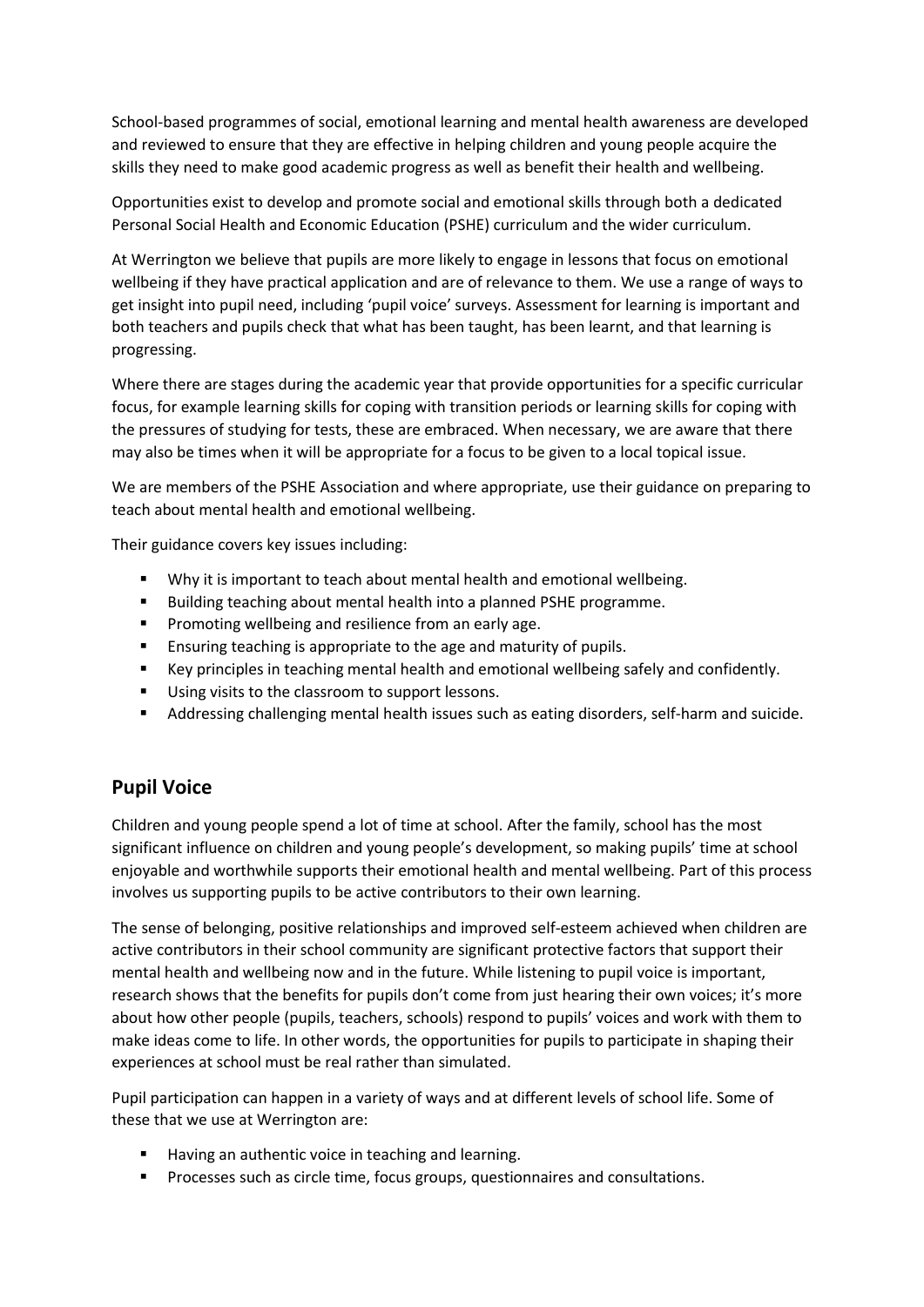- Participatory groups such as the school council, eco committee, Seven Stars healthy schools and peer mentors/buddy systems, including peer-led/education approaches.
- Having structures in place so that all pupils can be involved in decision making, including those with additional learning needs

### **Staff development, health and wellbeing**

Good staff wellbeing is important in supporting pupil emotional health and wellbeing.

Promoting staff health and wellbeing is also an integral principle of our whole school approach to emotional health and wellbeing. We demonstrate a commitment to staff health and wellbeing in a number of ways including, providing opportunities for assessing the emotional health and wellbeing needs of staff (including training Mental Health First Aiders), providing support to enable staff to reflect on and to take actions to enhance their own wellbeing and promoting a healthy work-life balance for staff.

We believe that it is important for staff to access training to increase their knowledge of emotional wellbeing and to equip them to be able to identify mental health difficulties in their pupils. This includes being able to refer them to relevant support either within the school or from external services.

- All staff at Werrington Primary School benefit from access to the 'Health Assured Employee Assistance Programme'.
- Opportunities are provided to staff to enhance their own health and wellbeing and by promoting a home/life balance for staff.
- We ensure there is time for staff to access internal or external supervision (e.g. clinical supervision) to enable them to support individual children with emotional or mental health problems.
- We use the staff professional development system as a way to monitor staff health and wellbeing
- We encourage staff to try out the Six Ways to Wellbeing with an open mind to improve mental wellbeing.<https://www.youtube.com/watch?v=rsyw2b6rf5Q>
- All staff delivering aspects of children and young people's social, emotional and psychological wellbeing are fully trained, confident and competent.
- There is dedicated time/professional development opportunities for all teaching staff and practitioners delivering emotional health and mental wellbeing interventions.

# **Identifying need and monitoring impact**

We use a range of strategies to identify children and young people at risk of poor emotional and mental health. Usually more serious cases can easily be identified, e.g. through change in academic progress or application, attendance or behaviour, or through sudden trauma or bereavement where the school has been informed. Some cases are less easy to spot, particularly where early signs are subtle and can be attributed to various causes. Some pupils may try to 'hold it together' or want to keep their school life as 'normal' as possible, and don't want to share any worries or concerns they have. Some may fear the consequences of disclosing, not knowing what will happen next or how their disclosure will be dealt with.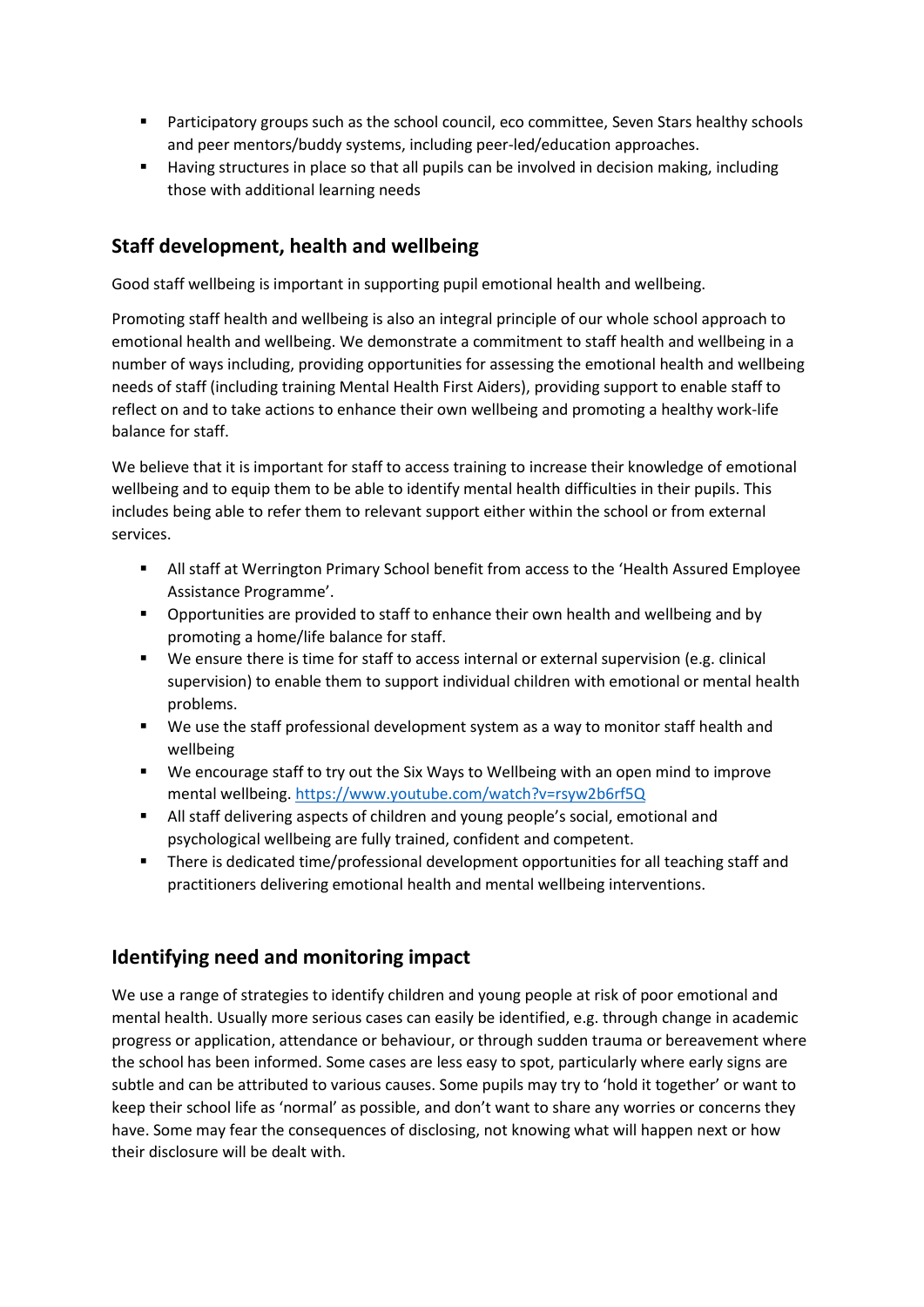Sometimes low level disruptive behaviour can also indicate that there may be an unmet mental health need. Rewards and sanctions can be put in place which are designed to modify the behaviour and encourage the child to conform, but ultimately may not address any underlying needs. Our Positive Relationships Policy encourages staff to apply the principle – behaviour is a form of communication – to identify any potentially unmet emotional and mental health needs and ensure that these are addressed.

At Werrington we try to work with parents to identify children's emotional and mental health needs as this can provide valuable information; often the 'missing pieces of the jigsaw.' In many cases parents are acutely aware of the difficulties they and their children are experiencing yet might not raise this with schools or refer them for support. The evidence indicates that, while parents are wellplaced to recognise risks they need to feel confident that they can approach school staff and will be actively listened to by professionals before a situation reaches crisis point – we seek to proactively engage/communicate with parents to build this trust and confidence. We do this by hosting parent workshops, offering one-to-one sessions/meetings and by ensuring a consistent flow of positive communication.

Defining pupil need on a more formal basis can help to inform commissioning decisions at school level. It is equally important to be able to record and monitor the impact of any support that is put in place. At Werrington we have adapted the 'Thrive' model as shown below:



Referral Process: All referrals go to the Mental Health and Emotional Wellbeing Lead Practitioner who carries out a 'triage' activity, gathering the child's thoughts and the parents' thoughts before assigning the child to an appropriate support level.

The Mental Health and Emotional Wellbeing Lead Practitioner, SENCO and a member of the SLT meet every two to three weeks to discuss cases to ensure appropriate support is in place for children and their families.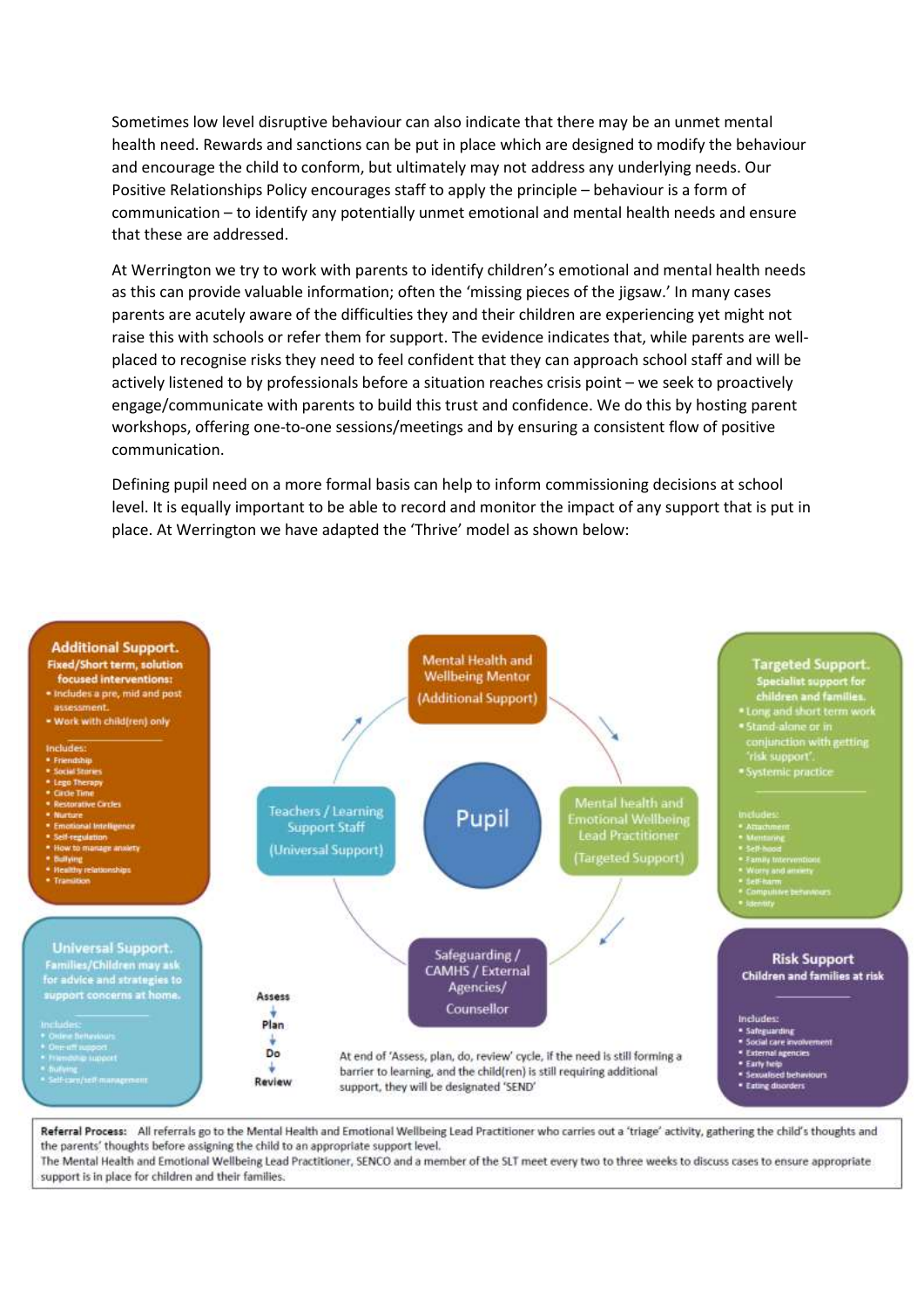Levels of support:

| <b>Universal Support</b>                                   | <b>Additional Support</b>                                | <b>Targeted Support</b>                                |
|------------------------------------------------------------|----------------------------------------------------------|--------------------------------------------------------|
| To meet the needs of all our<br>pupils through our overall | For those who may have short<br>term needs and those who | For pupils who need more<br>differentiated support and |
| ethos and our wider                                        | may have been made                                       | resources or specific targeted                         |
| curriculum. For instance                                   | vulnerable by life experiences                           | interventions such as                                  |
| developing resilience for all                              | such as bereavement                                      | wellbeing groups or personal                           |
|                                                            |                                                          | mentors                                                |

- At Werrington, validated tools are used to assess pupil emotional health and mental wellbeing (including identifying those who need extra support) as well as evaluating outcomes of interventions.
- We ensure effective use of data so that changes in pupil patterns of attainment, attendance or behaviour are noted and acted on.
- We have an effective pastoral system in place so that at least one member of staff knows each pupil well and can spot changes in individual behaviour patterns and that the root cause can be addressed.
- We are mindful that some groups of children are more vulnerable to mental health difficulties than others and monitor these accordingly.

### **Working with parents, carers and the wider community**

The family plays a key role in influencing children and young people's emotional health and wellbeing. We believe that well implemented universal and targeted interventions supporting parenting and family life have the potential to yield social as well as economic benefits.

- We provide parents and carers with regular opportunities to give their views on emotional health and mental health provision.
- We aim to ensure parental/carer participation and training is part of a whole school programme.
- We provide information for all parents/carers on the need to provide an effective emotional health and mental wellbeing programme and the resources used.
- We ensure parents or carers and other family members are supported to enable them to participate in activities to promote social and emotional wellbeing. Some parents or carers may need additional support.
- Parents or carers are aware of our school's emotional health and mental wellbeing policy and how we will deal with sensitive issues and specific questions from pupils.

# **Coordinated support**

Some children and young people are at greater risk of experiencing poorer mental health. For example, those who are in care, young carers, those who have had previous access to Child Adolescent Mental Health Services (CAMHS), those living with parents/carers with a mental illness and those living in households experiencing domestic violence. Delays in identifying and meeting emotional health and mental wellbeing needs can have far reaching effects on all aspects of children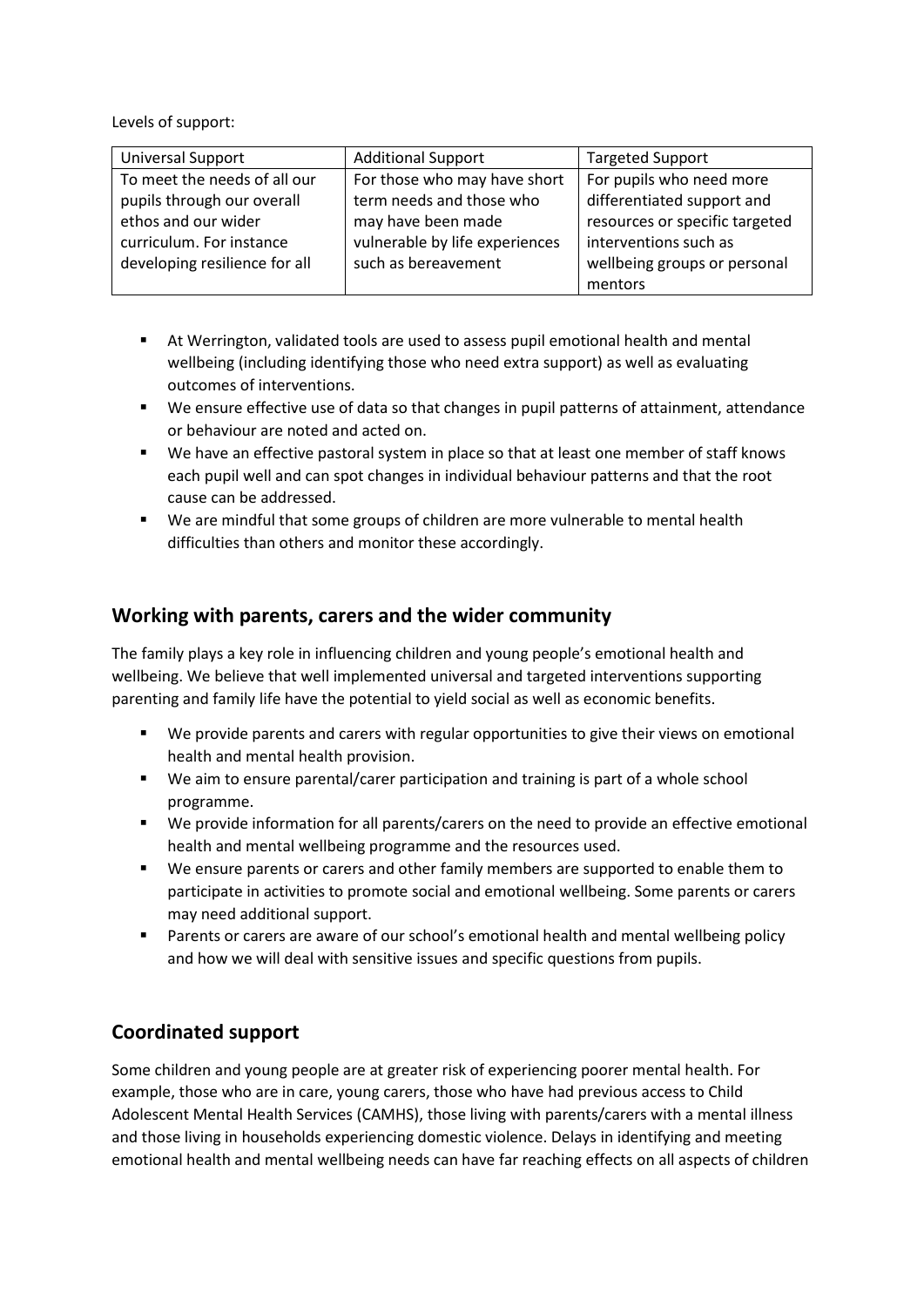and young people's lives, including their chances of reaching their potential and leading happy and healthy lives as adults.

There are a number of things that we do for those children showing early signs social, emotional and mental health problems as well as those children exposed to several risks. Where appropriate we use our 'Thrive' model to assign support. We also refer to the Staffordshire Graduated response guidance. The Staffordshire Graduated Response uses the principles of universal, selected (additional) and targeted support as described below:

- 1. **Universal support** refers to whole school approaches to promoting emotional health and wellbeing supporting individuals. Typically, this is support embedded within every classroom and intrinsic to the wider school ethos and environment. The aim is to develop all students' social, emotional and behavioural competencies and focuses on primary prevention, including classroom-based approaches, changes to the school environment as a whole (safe/talking spaces, displays) and whole school activities (assemblies, focus weeks). Staff modelling is part of this and universal support might also involve more formal wellbeing or resilience building programmes for children who are showing mild or transient signs of difficulty, sometimes reaching beyond the school to include the family and community. According to the health promotion model and the evidence base, the greatest amount of time and resources should be spent on these universal approaches.
- 2. **Additional support** is for students identified as being at risk of developing emotional or behavioural difficulties. Here school support for some pupils is embedded in a whole school approach and focuses on identifying the small number of young people who are at risk of developing unhealthy patterns of behaviour or those who are already showing early behavioural signs of mental health difficulties. A school support team/ pastoral team may be established in schools to support the needs of all children in school but with particular regard to the needs of this small group of children. This is usually made of group approaches and some 1:1 opportunities with pastoral staff and keyworkers that sometimes reach out to families to help prevent the onset of behaviour or emotional problems. They do not necessarily require direct involvement of an external professional to deliver them but a practitioner (e.g. school health nurse, mental health nurse, educational psychologist) may be able to add value or another dimension to the programme e.g. skills building, supervision and consultation and evaluation.
- 3. **Targeted interventions** also build on a whole school approach and have a particular focus on putting interventions in place for families and children with more complex and enduring emotional or mental health needs. These families/children, relatively few in number, are likely to require the involvement of external agencies that support and complement the work of the school. The staff member coordinating the plan for a child may need the support of other staff members and external agency support. Support for children at this level will generally be more intensive and individualised. These require an appropriately qualified professional to deliver them (e.g. evidence based therapeutic interventions).
- At Werrington we ensure all children and young people can be sign posted to relevant help lines / websites and have access to free information and self-help resources in relation to emotional health and mental wellbeing.
- Pupils understand the pastoral and self-referral arrangements within our school.